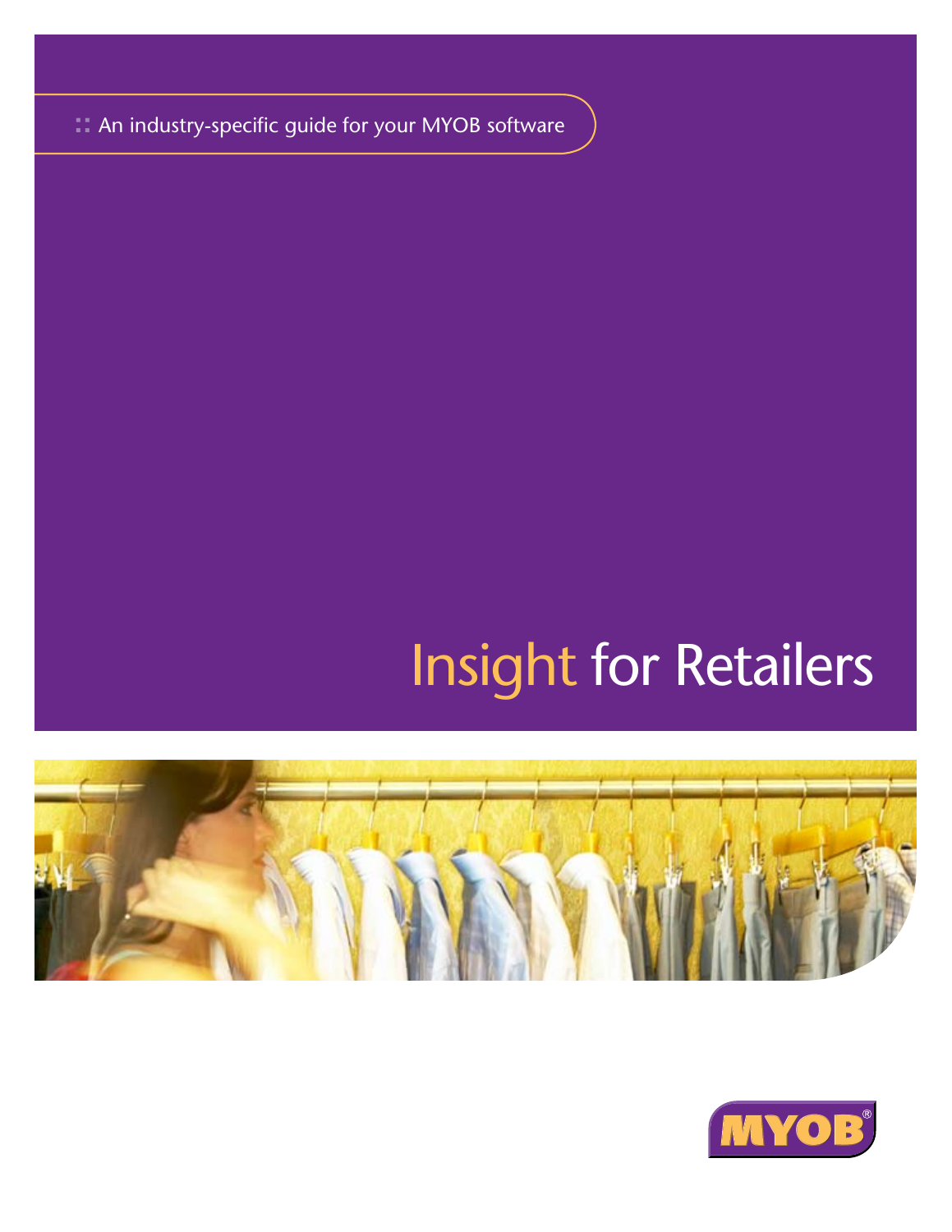# Retail Insight Guide

When you start a retail business there are many things to consider: what kind of point-of-sale system do you want; what are your stock management needs; do you need to network shops; how will you manage your books, analyse your profitability and grow your business; and how will you deal with technical issues and stay up-to-date with changes in the retail industry.

If you are looking to start a retail business, a MYOB retail business solution can help you. MYOB offers a complete range of retail services from point-of-sale and business management software to consultancy, technical support, training and retail industry information.

■ Retail software range

You can use MYOB's retail software to record sales transactions, maintain stock records, manage information about your customers, suppliers and staff, and record your financial information, including GST information. You can also produce reports on any aspect of your retail business.

**Business management software range** 

MYOB business management software manages all aspects of your bookkeeping and accounting needs, including: reporting; bank reconciliations; paying staff, suppliers and superannuation contributions; and preparing your Business Activity Statements.

■ Consultancy

MYOB RetailManager Professionals provide on-site assistance with installation, setup, networking and maintenance of your retail software and hardware. They can also provide onsite training and assistance with business needs analysis and linking your retail software with your business management software.

**Training and industry information** 

MYOB delivers training and industry information in a variety of forums including, training courses, webinars, support notes, tutorials and newsletters. The MYOB website also contains comprehensive information about MYOB products and links to many useful resources.

■ Technical support

MYOB offer priority telephone, fax and email support, seven days a week.

This guide describes MYOB's retail business solution. Where appropriate, examples are provided to help you to identify your own retail needs. For more information about any of the features discussed in this guide, contact an MYOB sales consultant or an MYOB RetailManager Professional. For contact details, see ['Contacting us' on page 19.](#page-19-0)

You can download a test drive of our retail and business management software from our website. Go to [myob.com.au](http://www.myob.com.au) and in the **For Businesses** section, click **Point of Sale hardware and software solutions**. Then in the **Quick Links** section, click **Test drive MYOB software**.

**NOTE:** Features discussed in this quide may vary depending on the retail and business management software package you choose.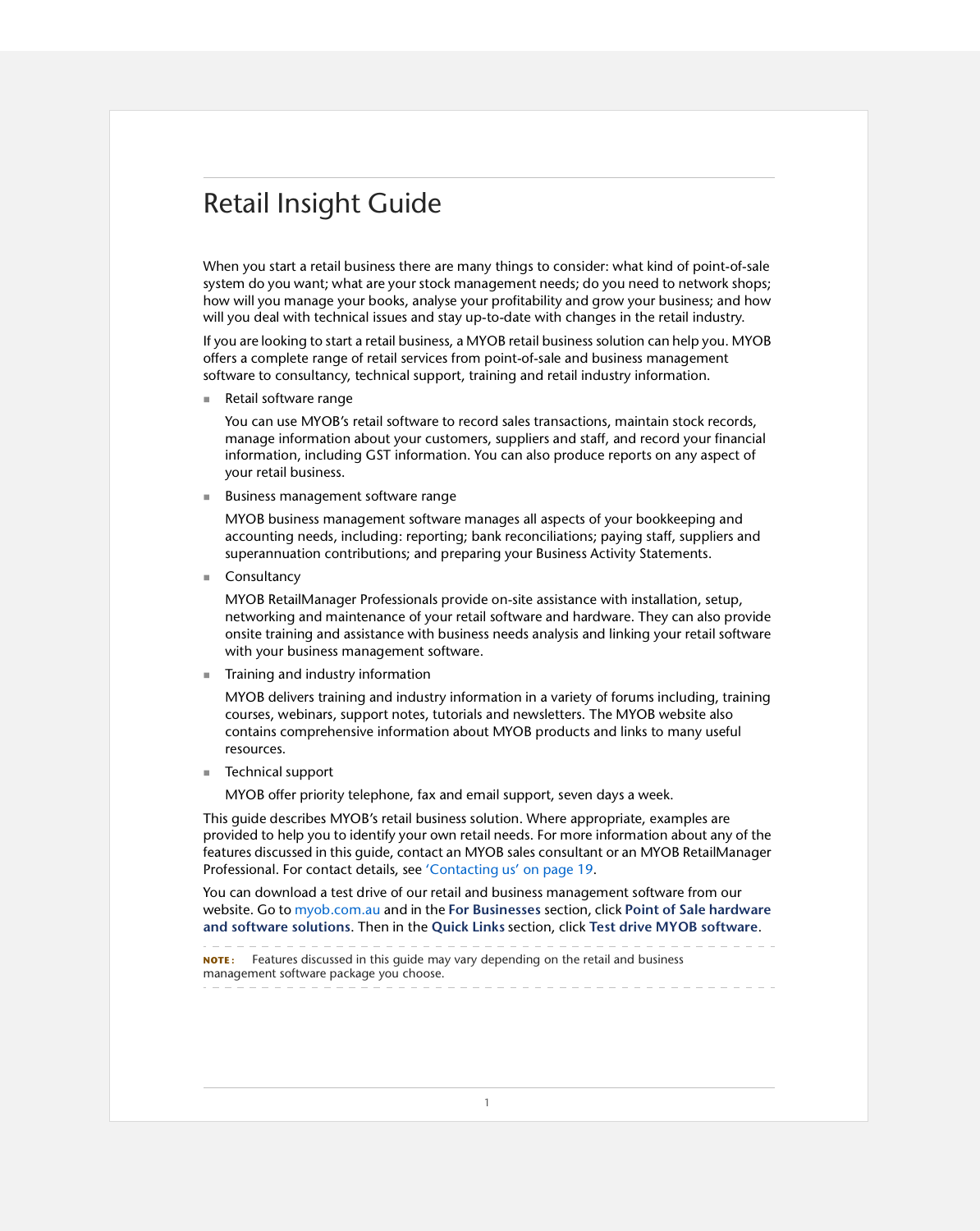### Making sales

*Sales are the most important aspect of any retail business. During a busy retail day, you may process a variety of transactions, including quotes, lay-bys, gift vouchers and sales orders. Customers may only be in your store for a short period of time, so you want to ensure a positive customer experience. To do this, you need to be able to process sales quickly and make the most of promoting other items in your store.* 

### *Business Profile - Carousel Toys*

#### *If your business is like...*

*Carousel Toys* occupy a small retail space in a large shopping complex. They serve 30–60 customers per day from a single register and accept cash, credit and debit card payments. They employ two full-time staff and casual staff during busy periods. Thirty percent of their sales start as lay-bys. They issue gift vouchers and credit notes (for returned items). On electronic items, they track serial numbers for warranty purposes. They have recently started a toy club, which they are keen to promote. Members are identified by a member card and receive 10% off the normal retail price.

#### *You'll need retail software that can...*

- **Enter sales transactions quickly.**
- **Perform a range of transactions, including lay-bys and gift vouchers.**
- **Email transaction documents.**
- **Produce a detailed docket that includes your returns policy.**
- **Produce a professional looking membership card.**
- Track serial numbers for warranty purposes.
- Use a unique login and password for each staff member and restrict casual staff from performing some types of transactions.
- Cash up quickly.

#### <span id="page-2-0"></span>**Installing and learning how to use your software**

You have made a decision to start a retail business and you want to get up and running as soon as possible. To do this, you need retail software that is easy to install and quick to learn. This is especially important if you plan on employing casual staff.

MYOB retail software comes with a *Getting Started* guide to help you install your software. It also comes with a *User Guide* that provides step-by-step instructions for completing relevant business tasks. There are also many learning and support tools that can be accessed from within the software. These include:

 Setup wizards—wizards are interactive windows that guide you through a task (for example, setting up your hardware).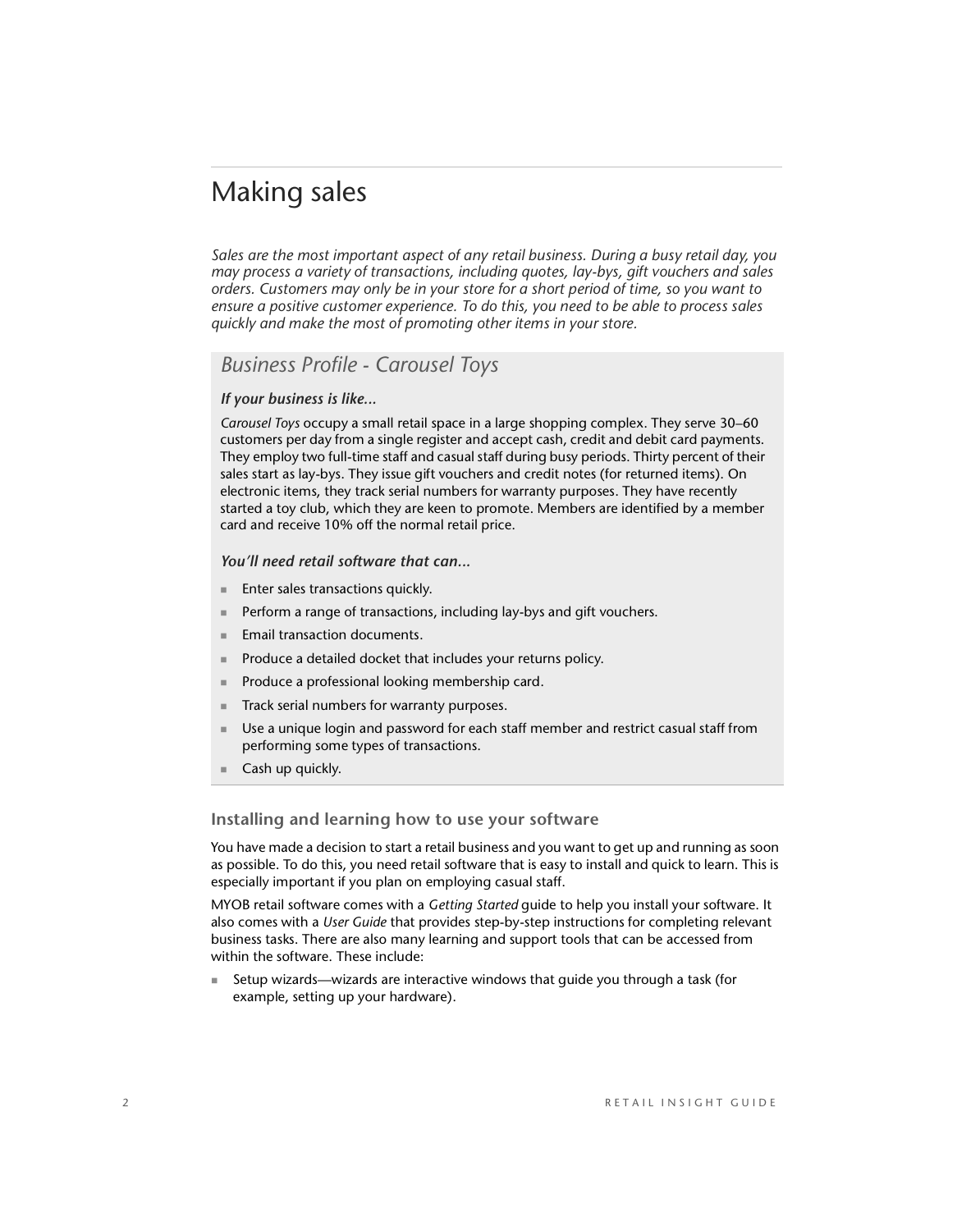- Tutorials—tutorials demonstrate how to use the many of the features in your retail software.
- Online help—you can access online help from any window in your software.
- Tell me more—*Tell me more* links appear throughout the software. You can click these links to view information about the task you are performing.
- Show Me How—*Show Me How* links appear throughout the software. You can click these links to view a tutorial about the task you are performing.
- Useful links—*Useful Links* take you directly to the MYOB website, technical support, product updates, support notes and training information.

#### **Entering sales quickly**

To help you to enter sales quickly, you can scan or type the stock bar code directly into the sales entry window. You can also skip or hide many fields in this window. For example, you may want to hide the tax code field since it is likely that you won't need to change this field when you make a sale. You can enable a predictive search option so that when you type your search criteria, your typing is completed with the nearest match found in your stock database. You can also use a variety of shortcut keys and enable a touch screen.

#### **Entering lay-bys and gift vouchers**

You can perform a variety of transactions, including gift vouchers and lay-bys. Gift vouchers are easily processed by creating a cash transaction and then a gift voucher transaction for the same amount. You can print gift vouchers to your docket printer or to your standard A4 printer. If you need, you can run a report listing outstanding gift vouchers.

When you create a lay-by you can add a service fee if you want. You can also print the lay-by period, due date and terms and conditions on the lay-by receipt. You can print the receipt in duplicate and include a signature line. After issuing a detailed lay-by receipt, you can then print a shortened version of the receipt for lay-by payments.

When you enter a lay-by payment, the balance of the lay-by is automatically updated. If a lay-by is cancelled, you can add a cancellation fee. This fee is automatically deducted from the amount already paid. You can run a report listing outstanding lay-bys, and in the customer's record, you can view details of the lay-by, such as the original amount, the amount owing and the date of the last payment.

#### **Emailing Transactions**

You can email sales invoices, quotes, lay-by payments, sales order payments and customer statements to your customers. This is ideal if you take telephone orders or if you receive payments over the telephone.

#### **Printing dockets**

You can customise the details you want to appear on your sales docket. For example, many retailers choose to print their sales dockets in standard GST format with price details inclusive of GST (you can change this if you want). You can also include your shop contact details, your returns policy, an extended description of the item and a short note, such as 'Thank you for your custom'.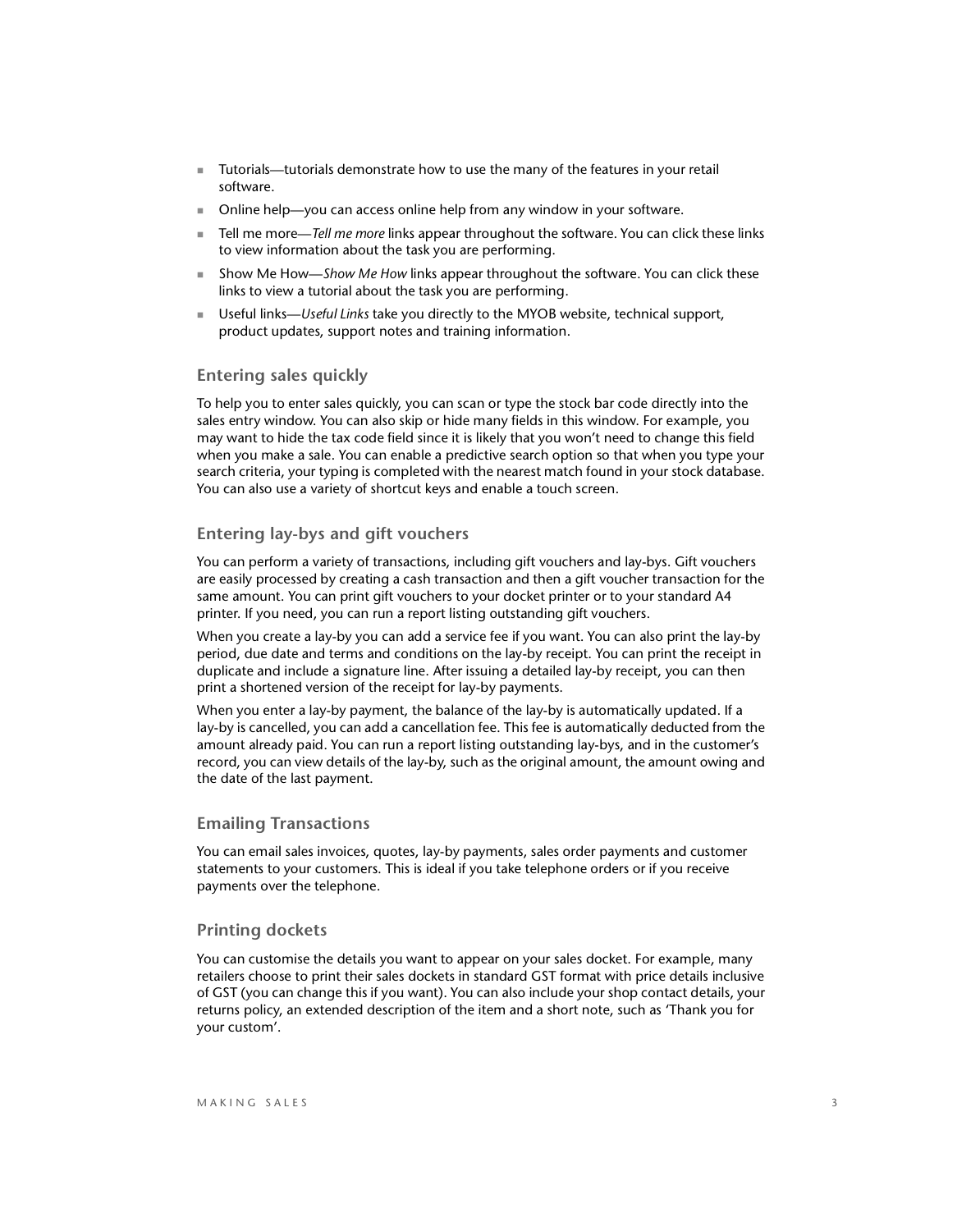You can also choose the printer you want to use to print your dockets. For example, you may want to print your sales invoices, credit notes and lay-bys to your docket printer, and your special orders and quotes to your standard A4 printer.

#### **Printing customer bar code labels**

You can print customer bar code labels for each of your customers. You may want to do this if you issue a store card of some kind. As the store card may entitle customers to a discount, you can use this card to identify members. Note that if you have an item or club that you want to promote, you can create a prompt to appear in the sales window when you make a sale.

#### **Tracking serial numbers for warranty purposes**

When you create a stock item, you can select to track serial numbers. Then, when you sell the item, you can enter the serial number of the item and an expiry date for the warranty period.

You can track repairs to the item by creating a repairs stock item (for example, 'Repairs - under warranty') and selecting to track serial numbers. When the item is returned, you can record repairs to the item against the relevant serial number. You can use the lookup serial numbers feature to see a list of transactions recorded against a serial number.

#### **Setting security**

You can set up your retail software so that your staff require a staff number and password to log in. When a staff member logs in using their staff number and password, the transactions they enter are recorded in an audit trail log. At any time, you can view this log to see the transactions staff have performed.

You can create staff groups and then restrict the functions each group can perform. For example, you can create a 'casual staff' group and restrict access to functions, such as cashing up, reversing payments and generating reports. You can also restrict access to certain windows and fields. For example, you can restrict access to the discount field in the sales entry window.

#### **Cashing up**

You can use a *blind cashup* system or you can print a till balance sheet before cashing up. A blind cashup system is where you count and enter the takings without knowing the expected amount. (This is a good method to use if you allow casual staff to cash up.) On the other hand, you can print a till balance that shows the float amount and the expected amount for each payment type (cash, credit card, cheque etc.).

When you cashup you need to log in using your staff number and password. You then enter the amount in the till for each payment type. You can add comments to each cashup session, for example, 'Till \$10 over'. You can also add comments that may help you later when you analyse your sales (for example, 'Last day of Xmas sale - a very busy day').

You can also produce cashup reports detailing daily sales transactions.

**NOTE :** Some features described are only available in MYOB RetailManager software. These include, entering gift vouchers, emailing transaction documents, printing customer bar code labels and tracking serial numbers.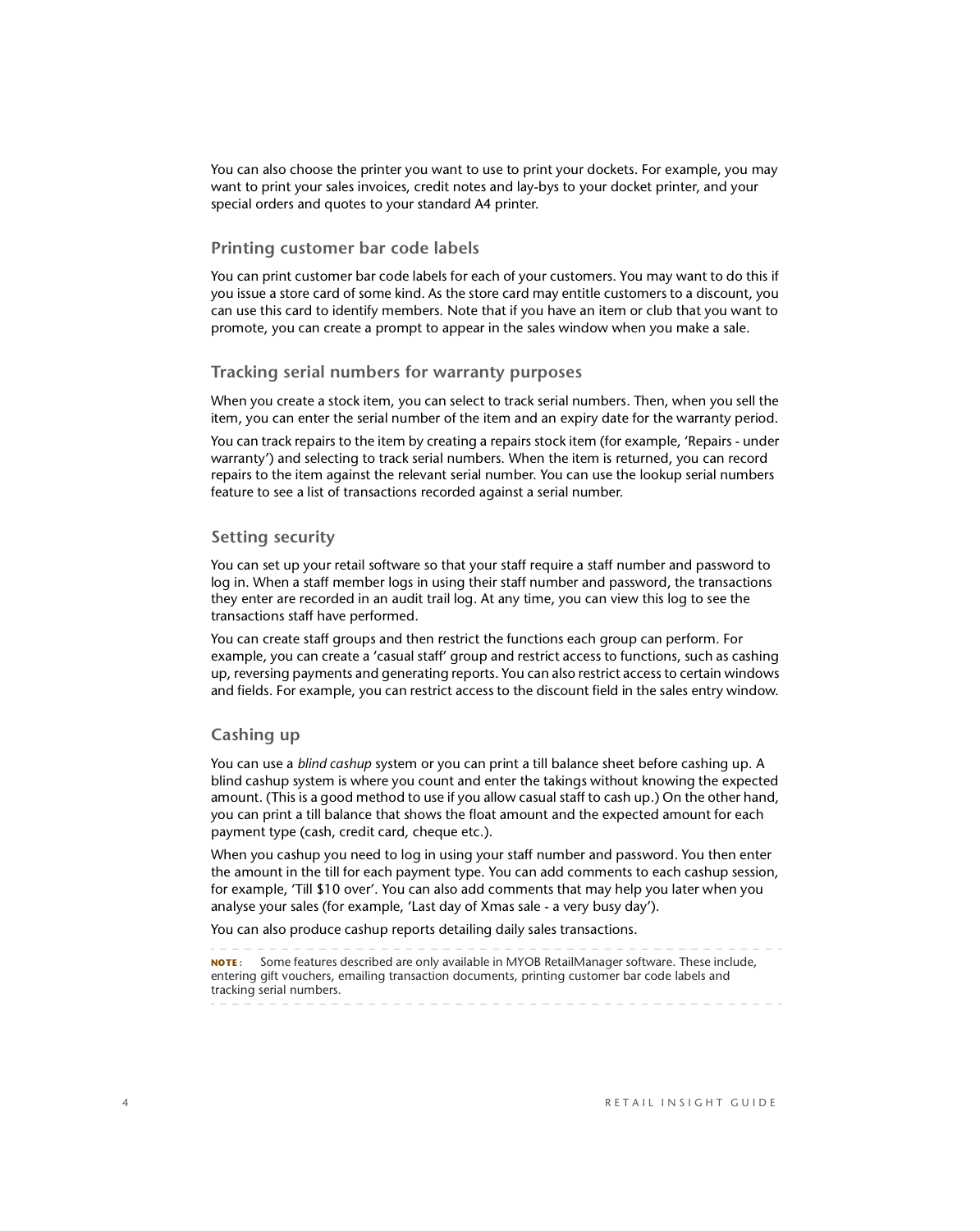### Managing stock

*To run a successful retail business, you need a stock management system where you can enter stock items quickly and classify them in a variety of ways, track the movement of stock items—from when they are received to when they are sold, manage supplier information and view what's in stock reports.* 

### *Business Profile - SaveSmart*

#### *If your business is like...*

*SaveSmart* is a large retail department store located in a busy metropolitan centre. The store stocks a broad range of items from men's and women's clothing to manchester and household items. They have two large sales each year where they offer 10% off storewide. Throughout the year, they have smaller departmental sales. They sell packages, such as Mother's Day and baby hampers, containing a variety of stock items.

#### *You'll need retail software that can...*

- Classify stock items according to a number of criteria, including department, brand, colour and size.
- Create a package containing several stock items and sell the package as a single unit.
- Apply promotional pricing to all items in the store for a specified period of time.
- Apply bulk price updates.
- Remind you to order stock when stock levels drop below a minimum level.
- **Manage your supplier information.**
- Email purchase orders.
- Return stock items to your suppliers.
- Produce reports detailing what's in stock and what's selling.
- Perform stocktakes.

#### **Creating stock records**

In your retail software, you can create a stock record for each item that you sell and then specify details about the item, such as the default supplier, tax codes, cost and selling price and the minimum and maximum quantities you want to keep on hand. You can also add a picture to the stock item and create a sales prompt to appear when you sell the item. For example, when you sell sheets, you can prompt the customer to look at the new doona cover range.

You can view an audit trail displaying the date and quantity of items received into stock and sales of the stock item on an hourly, daily, weekly or monthly basis. You can also view lay-bys, sales orders, purchase orders and quotes associated with the stock item. If required, you can track serial numbers on stock items.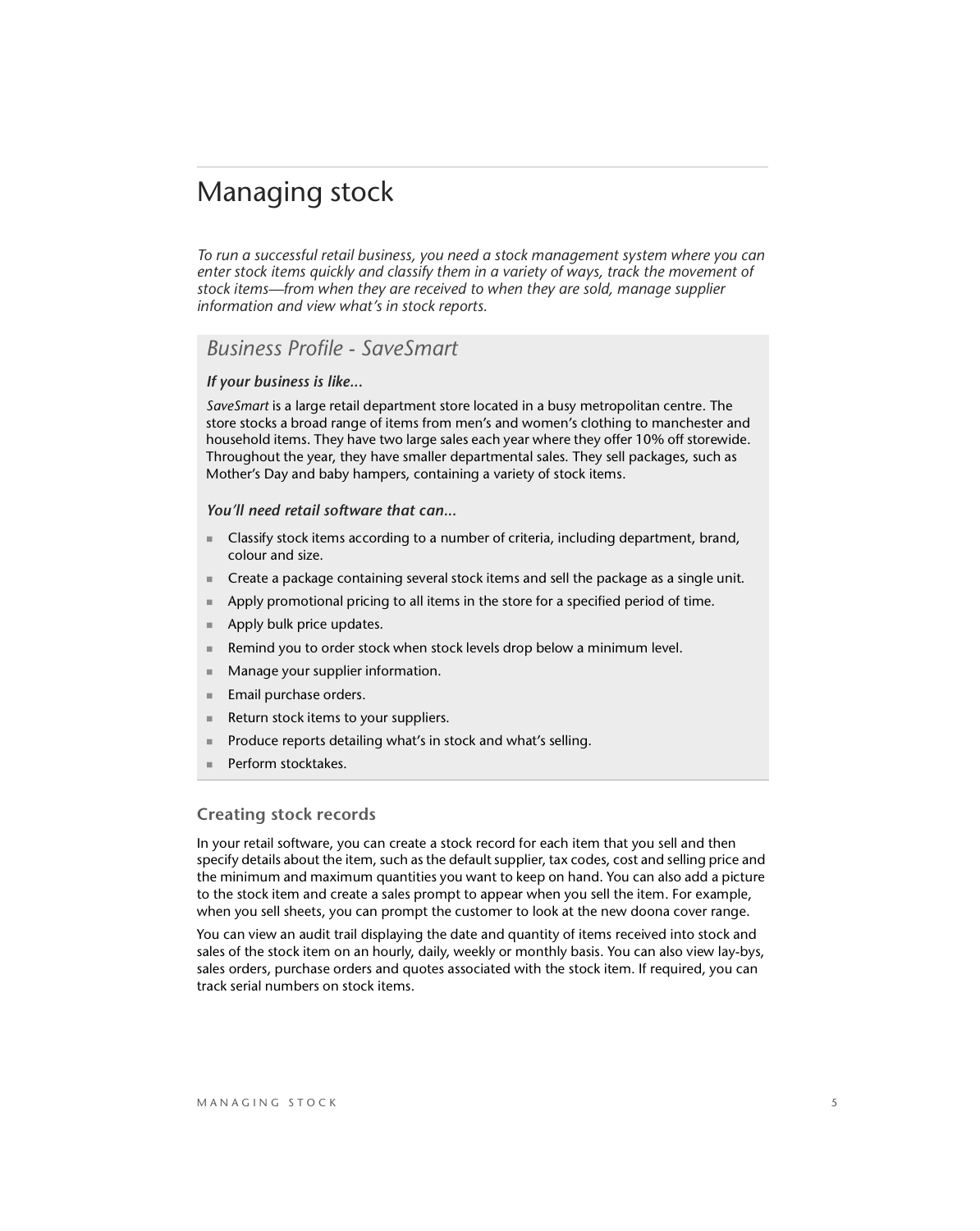**Classifying stock** When you create a stock item, you can classify it according to department (for example, menswear) and then into categories (for example, brand, colour, size). You can also use custom fields to define the location of the item in your store (for example, 'aisle 4'). Then, when you generate what's selling reports, you can sort these reports according to the departments and categories you have created and any custom fields you have used. This makes it easier for you to identify the characteristics of your best selling items. It also helps you to identify if their is a 'premium' selling location in your store where you can position slow moving stock.

**Creating packages** You can create a package containing several stock items and then sell the package for a special package price or for the combined selling price of the items in the package. You can assign a tax code to the package or you can calculate tax according to the tax codes assigned to the individual items in the package (you would do this if the package contained both GST and GST-FREE items).

#### **Managing suppliers and ordering stock**

You can create a supplier record and record details about the supplier, such as their contact information, whether they charge a delivery fee and their expected delivery time frame. You can also grade a supplier as low or high priority. All transactions you record for a supplier, such as purchase orders, goods received and returned goods, can be viewed in the supplier record.

When you create a stock item, you can specify the minimum quantity of stock you want to keep on hand. When you sell an item, your stock levels for that item are automatically adjusted. If the stock level drops below the minimum quantity, a prompt appears reminding you to reorder the item. You can then create a purchase order and update it with standard shop orders for that supplier. To speed up the ordering process, you can email your purchase orders to your suppliers.

#### **Receiving stock**

You can use a multiple stock option to receive items from a supplier that belong to the same department or category. For example, you can select the electrical department and then the required categories, such as brand 'Monteo' and category 'Kettles'. You can then select the items you want to receive into stock and then enter the quantity for each item.

If you receive into stock a new item that belongs to the same department, and has the same pricing information as an existing stock item, you can add the item by duplicating the existing stock item and then changing the category information, such as colour and size. For example, if you usually stock 'Lavan' brand, black shirts in sizes 12-16, but you are receiving into stock sizes 8-10, you can select the existing stock item and change the 'size' category. The duplicating and multiple stock functions save you data entry time when entering goods received.

Note that if you receive damaged or incorrect stock, you can print a returned goods form to attach to the stock when you return it to your supplier. If you want, you can include the supplier's returns authorisation number on the returned goods form. When you create a returned goods entry, stock levels are automatically updated.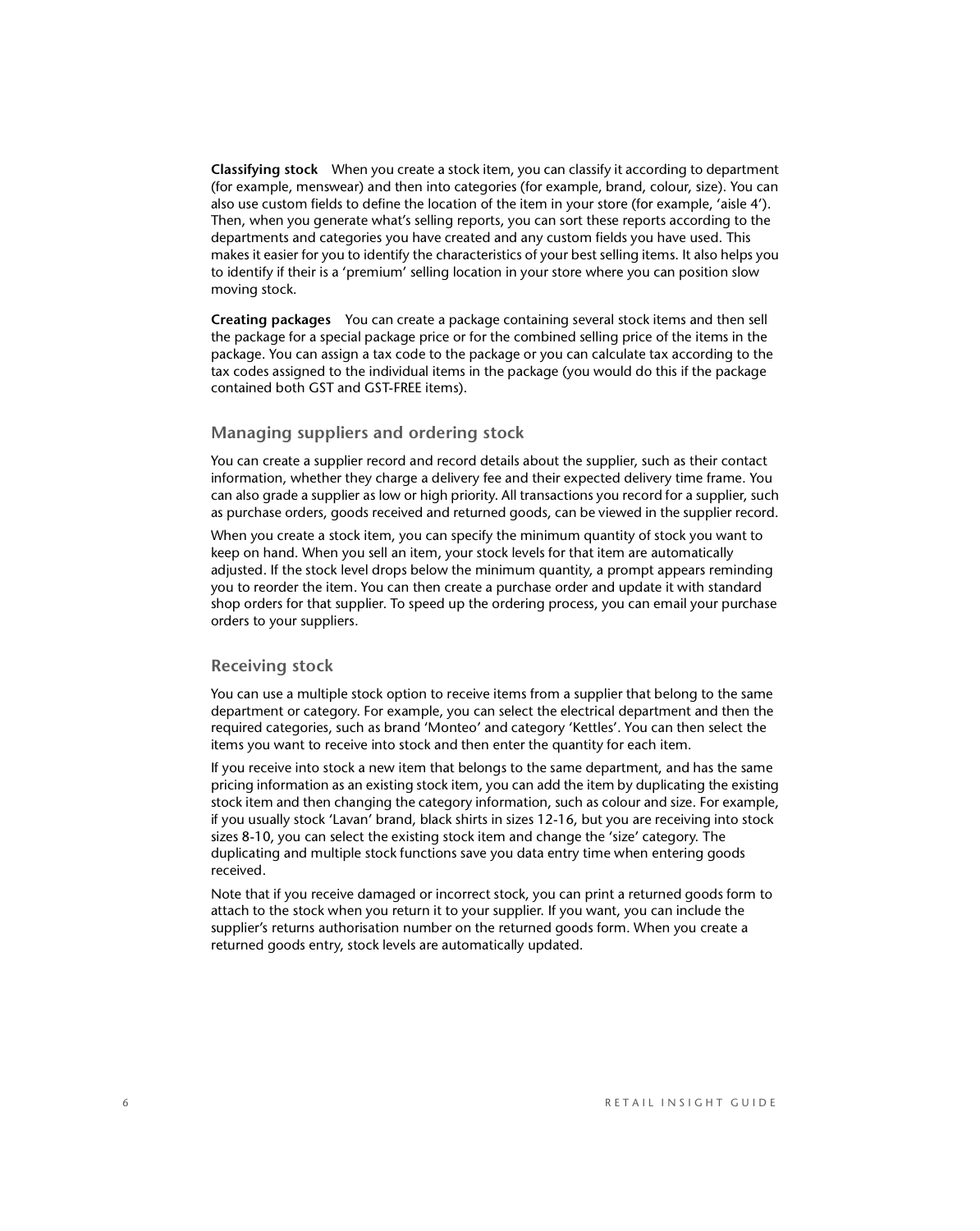#### **Stocktaking**

You can perform a full (all stock), partial (stock belonging to a particular department or category) or a single item stocktake. When you stocktake, you can scan an item and then type in the total quantity on hand, or alternatively, you can scan every item on hand.

If you want to do a manual stocktake, you can print stocklists displaying each item and bar code, and if you want, the expected quantity on hand. You can then use these stocklists to record the number of items in stock.

When you have entered your stock quantities, you can view a discrepancy report displaying the difference between what was counted and the expected on hand quantity.

#### **Making price adjustments**

**Bulk price adjustments** You can make bulk price adjustments and apply them storewide (to all items) or to specific departments and categories. Bulk price adjustments can be a dollar value or a percentage of expected gross profit. You can adjust the selling price of the items (for example, increase the selling price of each item by \$5.00) or you can apply the same cost to all items (for example, you can reduce all items in a specific department to \$10).

**Promotional pricing** During sales, you can use promotional pricing to reduce the cost of stock items for a specified period of time. You can set promotional pricing as a percentage or dollar amount of the item price or you can specify a price for all items. Promotional pricing can be applied storewide, to departments and categories or individual items.

**Pricing grades** You can create pricing grades and then use these to automatically add discounts to items at the time of the sale. For example, you can create a pricing grade and specify a 10% discount on all items in your store. You can set pricing grades according to a fixed dollar amount or a percentage or dollar amount of the RRP or the cost price. Pricing grades can apply storewide or to certain departments and categories.

**NOTE:** Some features described are only available in MYOB RetailManager software. These include, duplicating stock items, entering multiple stock, emailing purchase orders, creating pricing grades and applying promotional pricing and bulk price updates.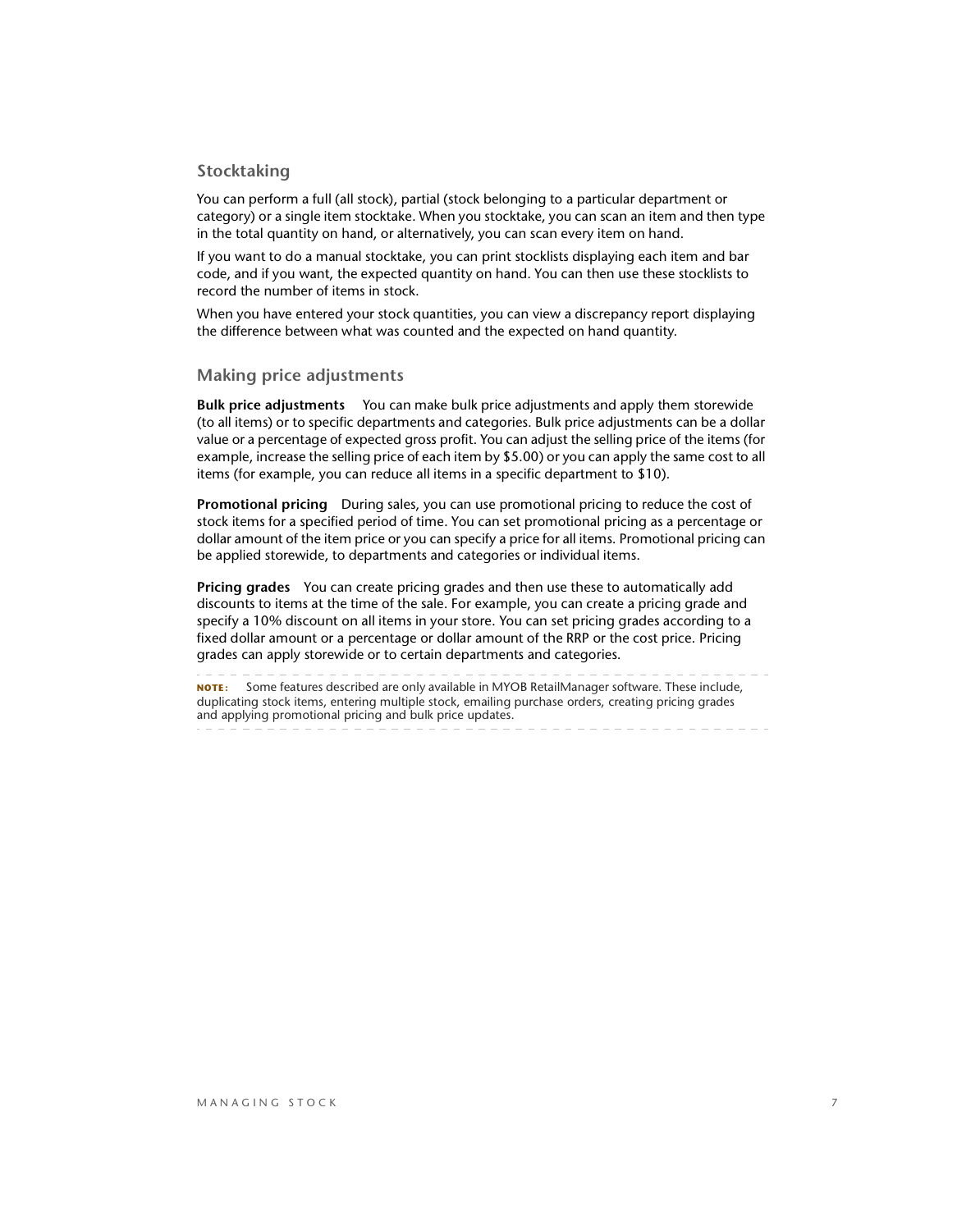# Bookkeeping, BAS and paying suppliers

*Keeping track of your money is an important aspect of managing your business. You need to pay suppliers, comply with taxation requirements and complete Business Activity Statements (BAS).*

### *Business Profile - Toolshed*

#### *If your business is like...*

*Toolshed* is a medium sized hardware store. Its owner, Ted, employs three full-time staff and one part-time staff member. The hardware store is open seven days a week and Ted works six days, taking Sunday off to spend with his family.

Ted prefers to spend as little time as possible maintaining the books, paying his staff and preparing his Business Activity Statements (BAS). Ted's view is that time spent on these tasks is time not spent with his family.

#### *You'll need...*

■ Retail software—installed on your shop computer—to manage front-end tasks, such as purchasing, stock management and day-to-day sales transactions.

You'll want your retail software to automatically calculate GST and record transactions to the accounts you specify. You also want to be able to transfer financial information from your retail software to your business management software.

 Business management software— installed on your office computer—to manage your back-end tasks, such as reconciling bank accounts, paying staff and suppliers, paying superannuation contributions and preparing your BAS.

#### **Recording financial information**

When you enter a transaction in your MYOB retail software, your financial information and general journal entries are automatically recorded (general journal entries are a summary of the day's trading and include GST information). The financial information recorded depends on your accounts, the accounting method you want to use and the tax codes you assign to each stock item.

**Accounts** Accounts provide a means for grouping similar transactions. You need a different account for each type of transaction you record and each component of the transaction. For example, you need different accounts for sales, GST, freight, till shortage and cost of goods.

**Accounting method** You can choose to report financial figures using a cash or accrual based accounting method. With a cash based accounting method, figures are calculated when money exchanges hands. For example, a lay-by would only be included in your accounting figures when the entire amount is paid off. On the other hand, with an accrual based accounting method, figures are calculated immediately, regardless of whether money has exchanged hands. In this case, a lay-by, with an amount owing, would still be included in your accounting figures.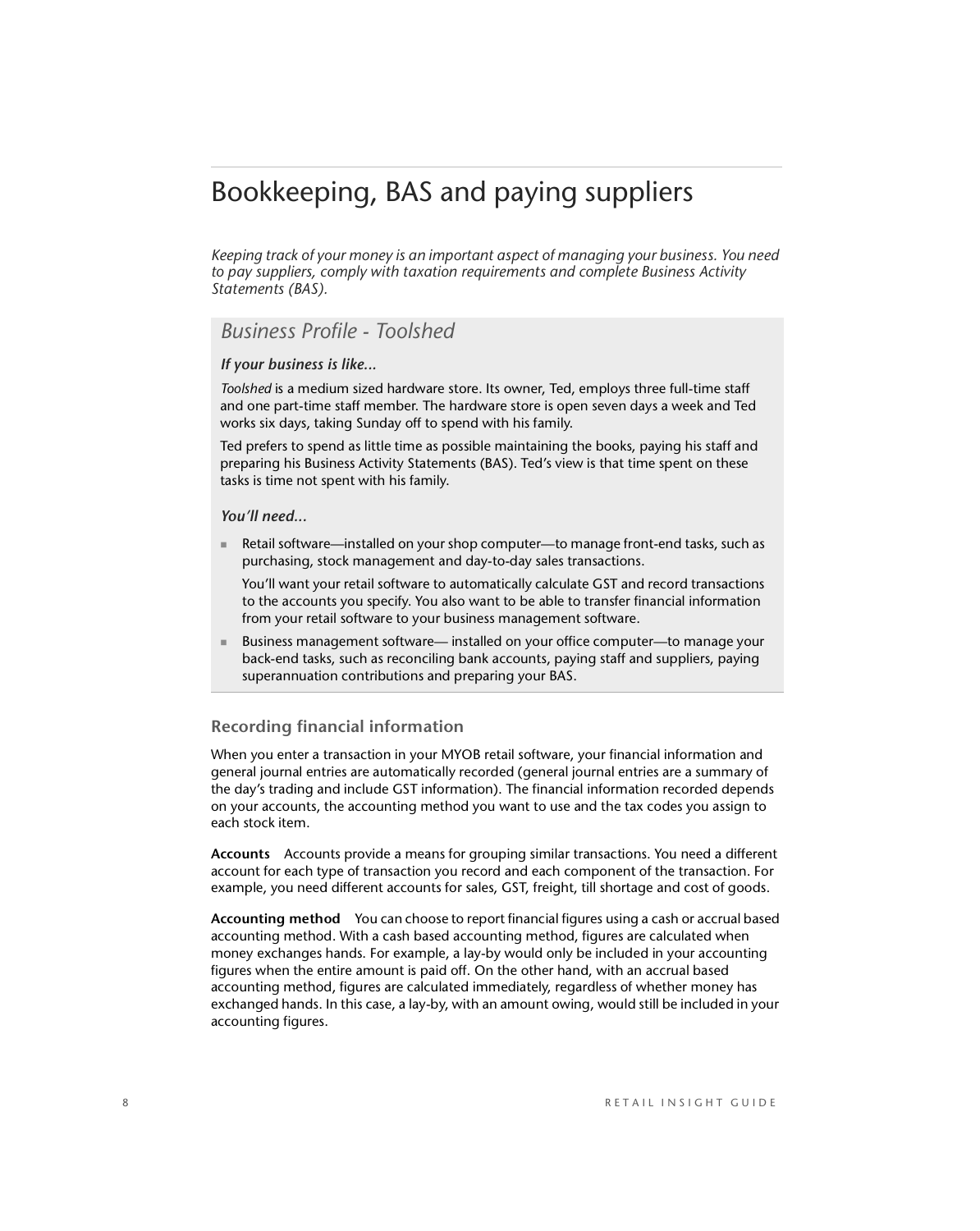**Tax codes on stock items** When you enter a stock item, you specify a tax code for each item (for example, GST, GST-FREE). This tax code is then used to calculate the GST component of the transaction. Note also that if you sell packaged items, containing both GST and GST-FREE items, the GST amount is adjusted accordingly.

**What happens when I record a transaction?** When you record a transaction, GST is automatically calculated based on the tax code you specified for each stock item and the type of transaction being performed (cash sale, sales order, gift voucher etc.). Then, the transaction amounts are transferred to the accounts you specified and according to the accounting method you specified. When you cashup at the end of the day, your financial information and general journal entries are automatically recorded.

#### **Completing Business Activity Statements**

One of the main difficulties retailers face is completing a quarterly Business Activity Statement. With MYOB retail software, you can do one of the following:

- Transfer your financial information from your retail software and then email the file to your accountant.
- Prepare and lodge your own BAS. You can print a number of reports in your retail software that summarise the information you need to complete your BAS.
- Transfer your financial information from your retail software to your MYOB business management software and use the BASlink feature in your business management software to prepare your BAS.

#### **Linking your retail software with your MYOB business management software**

You can transfer your financial information from your retail software and then import this information into your MYOB business management software. In your MYOB business management software, you can do your bookkeeping tasks such as bank reconciliations, preparing payment summaries, completing your BAS and paying staff and suppliers.

#### <span id="page-9-0"></span>**Using M-Powered Services**

If you use MYOB business management software, you can access a number of electronic services (M-Powered Services) from within your business management software. These services can assist you with bookkeeping tasks, such as reconciling bank accounts and paying suppliers and superannuation contributions.

**M-Powered Payments** With M-Powered Payments, you can pay your suppliers electronically, directly from your MYOB business management software. This means that you don't need to enter payment details twice—in your business management software and then in your banking software. It also means that you have an instant record of the payment. If required, you can email a remittance advice to your supplier. Supplier invoices can be paid on the day you receive them, or you can nominate a day in the future.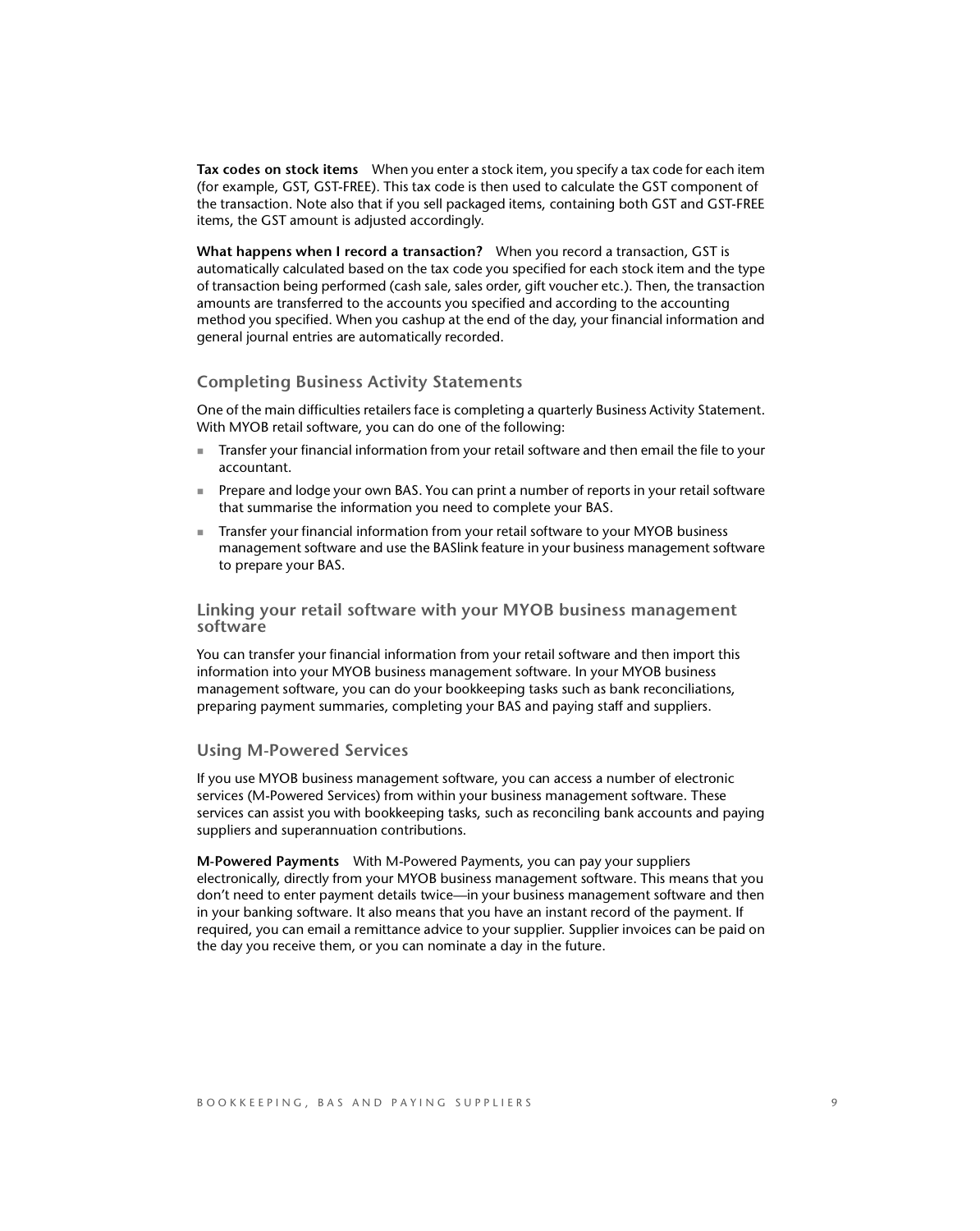**M-Powered Statements** With M-Powered Statements, you can securely request bank balances from within your MYOB business management software. You can also import transactions and then match these to transactions entered in your business management software. Matched transactions are marked as 'cleared', which makes it quicker for you to reconcile your bank accounts. You can also import transactions that you haven't entered into your business management software. You can also print account balances, bank statements and transaction reports.

**NOTE :** M-Powered Statements is available to Commonwealth Bank, Westpac Bank and ANZ Bank customers.

**M-Powered Money Controller** In partnership with the Macquarie Bank, M-Powered Money Controller provides you with two Macquarie bank accounts: a Provision account to set aside funds to cover superannuation, GST payments, PAYG Withholdings and other liabilities; and an investment account for investing business funds. Both accounts earn a high interest rate on every dollar and interest is calculated daily and paid monthly. Note that you don't have to close your existing bank accounts to use M-Powered Money Controller—you can transfer funds to your Macquarie bank accounts and then transfer them back to your everyday accounts when required. M-Powered Money Controller can also assist you to estimate the amount you can invest and the amount you need to put aside to cover liabilities.

**M- Powered Superannuation** With M-Powered Superannuation you can report and pay superannuation contributions from within your MYOB business management software. M-Powered Superannuation can be used with over 500 eligible retail superannuation funds and is available with any MYOB business management product that includes a payroll feature. Superannuation contributions are made directly to the fund you specify and each payment is sent with a remittance advice. You can also print superannuation reports detailing contributions made to each fund.

**NOTE :** M-Powered Services are provided at an additional cost.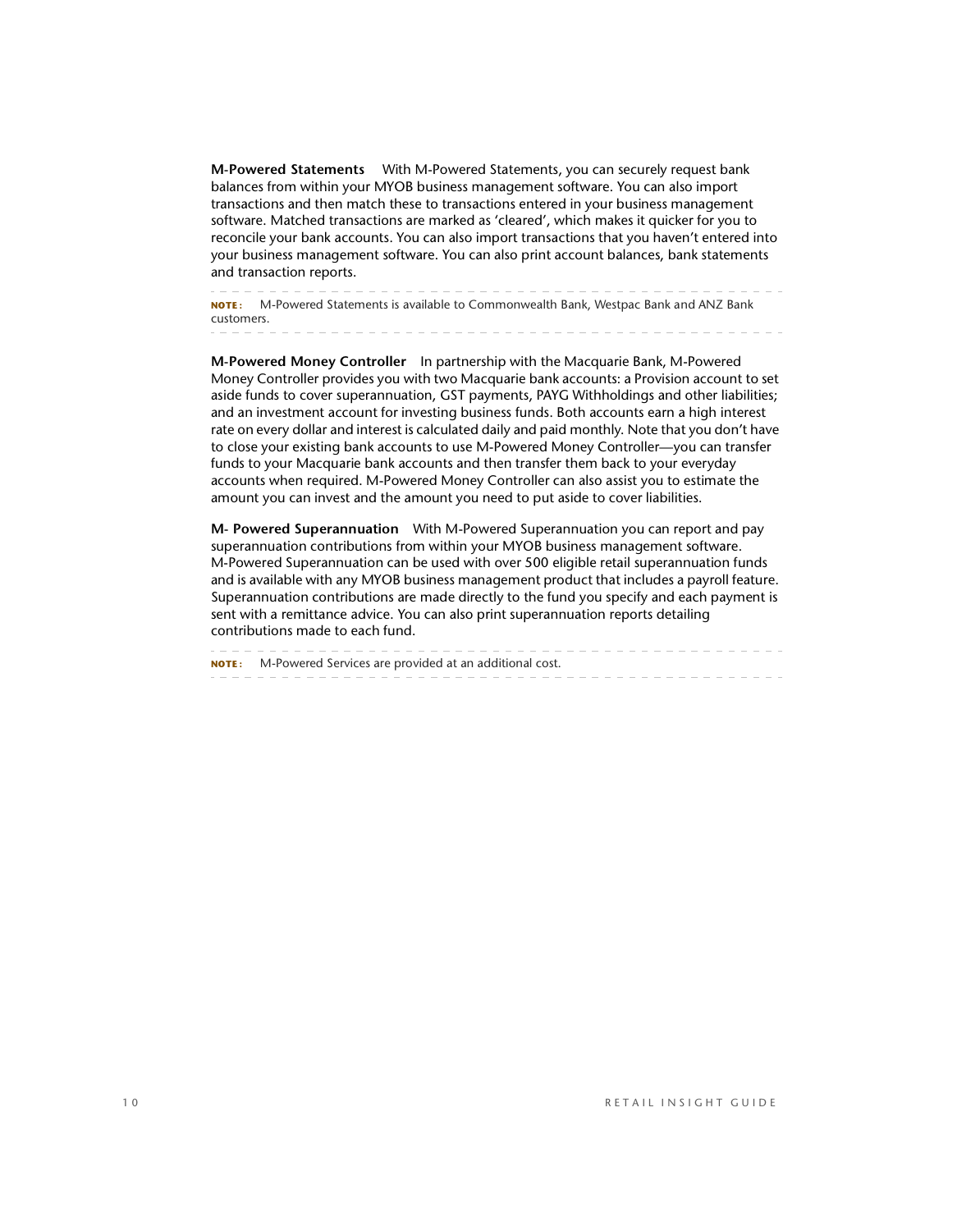# Reporting and analysing profitability

*You are in business to make money. To do this, you need to establish a sales target and then monitor your progress towards that target. You also need to know what's in stock, what's selling and who your customers are.* 

#### **What makes a retail business profitable?**

For a retail business to be profitable, there are seven main financial indicators that need to be considered:

- Sales—What are your sales targets and are you achieving them? Who are your customers, what do they buy and how much do they spend?
- **Margin—What margins are you getting on your sales? (Margin is the difference between** the cost of goods and the selling price and is expressed as a percentage of selling price.)
- Stock levels—What are your best selling items and do you have sufficient quantities on hand?
- Stock turns—What is your return on investment for the stock you have purchased?
- Total occupancy costs—What is the total amount you pay each month for your premises, including rent and associated costs?
- Other costs—What are your staffing costs and costs associated with renting furniture and fittings?
- Cash Flow—How do you manage your cash?

Understanding each of these financial indicators is essential to building and sustaining a profitable business.

#### **Using your retail reports to analyse profitability**

After you have been using your retail software for a while, you can view historical sales data and use this information to set your sales targets. Then, on a daily, weekly or monthly basis, you can view reports detailing your total sales and then compare this to your sales target. If you are not meeting your sales target, you can take steps to rectify the situation.

**NOTE : Establishing a sales target** Your sales target should be based on more than your previous sales history. It should include a percentage to cover inflation, increases in operating costs and growth and investment in your business.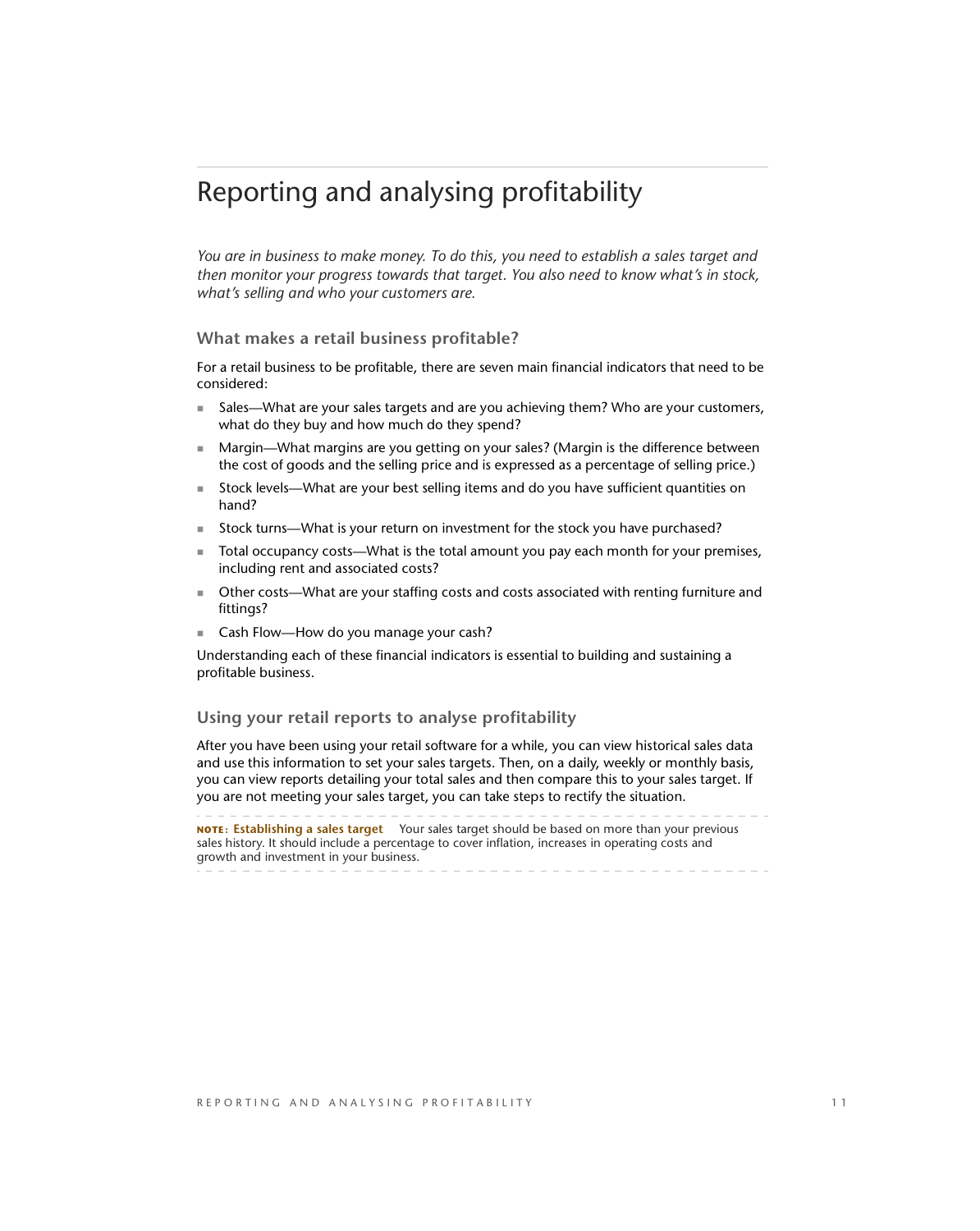You can also use your retail software to view a variety of reports to help you to analyse your profitability. The table below outlines some of the reports you can produce using your retail software. You can filter these reports according to a number of criteria including, date, product, supplier, customer and gross profit. This provides you with the detailed information you need to analyse your profitability.

| <b>Report category</b> | You can view reports displaying                                                                                                                                                                                                                                                                                                                                                                                                                                                                                                                            |
|------------------------|------------------------------------------------------------------------------------------------------------------------------------------------------------------------------------------------------------------------------------------------------------------------------------------------------------------------------------------------------------------------------------------------------------------------------------------------------------------------------------------------------------------------------------------------------------|
| Sales reports          | Each stock item, the quantity in stock, the value of the items in stock and stock<br>$\bullet$<br>sold within a specific period.<br>Sales for the day, items sold, available stock, item revenue, total revenue and<br>$\bullet$<br>percentage of gross profit.                                                                                                                                                                                                                                                                                            |
| Profit reports         | Each stock item, the recommended retail price (RRP), cost price, available<br>$\bullet$<br>stock (including items on lay-by and sales order), the number of sales during<br>a specified period, gross profit and percentage of gross profit.<br>Profit by supplier and profit by category (for example, electrical goods).<br>$\bullet$                                                                                                                                                                                                                    |
| Stock reports          | Each stock item, cost price, available stock (including items on sales order and<br>$\bullet$<br>lay-by) and total cost of the goods in stock.<br>Goods received, returned goods and stock movement (for example, when<br>$\bullet$<br>items were received into stock).                                                                                                                                                                                                                                                                                    |
| Supplier               | Stock items you have ordered, the date the order was placed and the<br>$\bullet$<br>expected date of delivery.<br>What needs ordering, the supplier, the quantity of items in stock, the<br>$\bullet$<br>minimum quantity you specified to have on hand and the value of the items<br>in stock.<br>The name and contact details of your suppliers, the items you purchase from<br>$\bullet$<br>the supplier, quantity in stock and value of existing stock.                                                                                                |
| <b>Staff</b>           | Number of sales, gross profit from sales and sales commission for each staff<br>$\bullet$<br>member.                                                                                                                                                                                                                                                                                                                                                                                                                                                       |
| Customer               | Each customer, the average purchase amount, the number of sales they have<br>$\bullet$<br>made in a specified period, gross profit from sales and total purchase value.<br>Customer quotes, special orders, lay-bys and outstanding credit notes.<br>٠<br>Debtors and debtor payments.<br>٠<br>The name and contact details of your customers. Note that your retail<br>$\bullet$<br>software can help you to manage your customer information. For more<br>information, see 'Managing your customer information and growing your<br>business' on page 13. |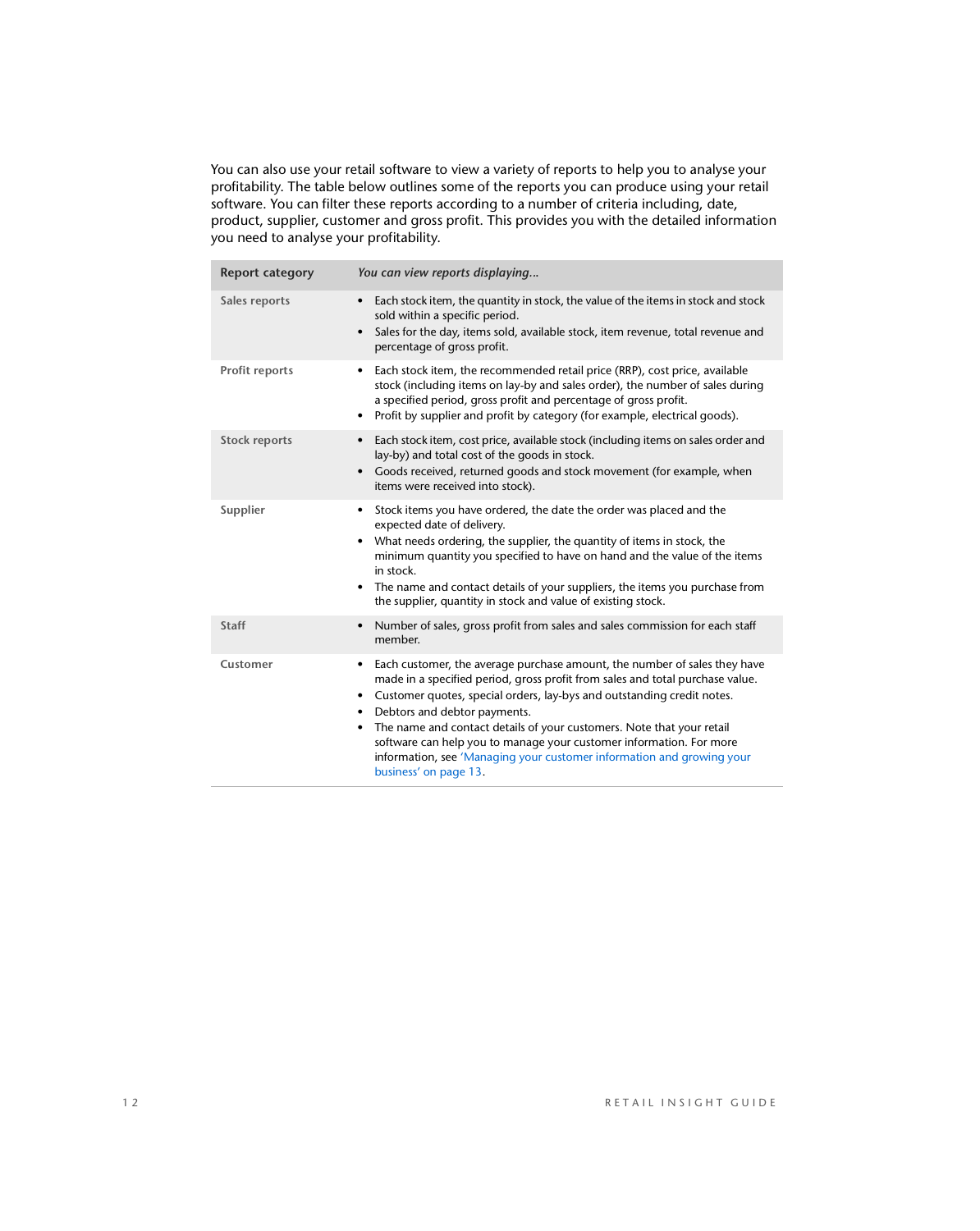# <span id="page-13-0"></span>Managing your customer information and growing your business

*For your business to be successful you need to acquire and retain customers. You need retail software that can manage your customer information and help you to find new customers.* 

### *Business Profile - Longevity*

*If your business is like...*

*Longevity* is a health food shop occupying a retail space in a suburban shopping strip. While they serve 10-20 walk-in customers per day, the majority of their sales are mailorder sales to clinicians based locally and interstate. The shop has only been open for twelve months and the owners, Steve and Jenny, are keen to build their customer database.

*You'll need retail software that can...*

- Record detailed information about your customers.
- Survey your customers to identify the suburbs and business types they are from.
- Generate reports detailing how often customers make a purchase, the average sale amount and what they buy.
- Create customer loyalty programs and reward members with a storewide 10% discount.
- Create customer contact groups and then email promotional material to your customers.

#### **Managing your customer database**

With your MYOB retail software, you can record the name and contact details of your customers in a customer record. You can also:

- Use custom fields to record additional information about the customer, such as their preferred product range.
- **Flag a customer as a 'status' customer. You may want to do this for your high-value or** regular customers.
- Set different pricing grades for your customers. A customer pricing grade is used to add a discount at the time of the sale. For example, if you select 'Grade A' as the pricing grade, and 'Grade A' customers receive a storewide 10% discount, this discount will automatically be added when the customer makes a purchase.
- Set up an account for the customer and specify the customer's credit terms, such as their credit limit and the number of days credit.
- Create a customer specific message to appear when you make a sale to that customer. For example, 'Promote the new *Clover Herbs* range'.
- View transactions for a customer. Sales, lay-bys, quotes and special orders can be viewed in the customer's record.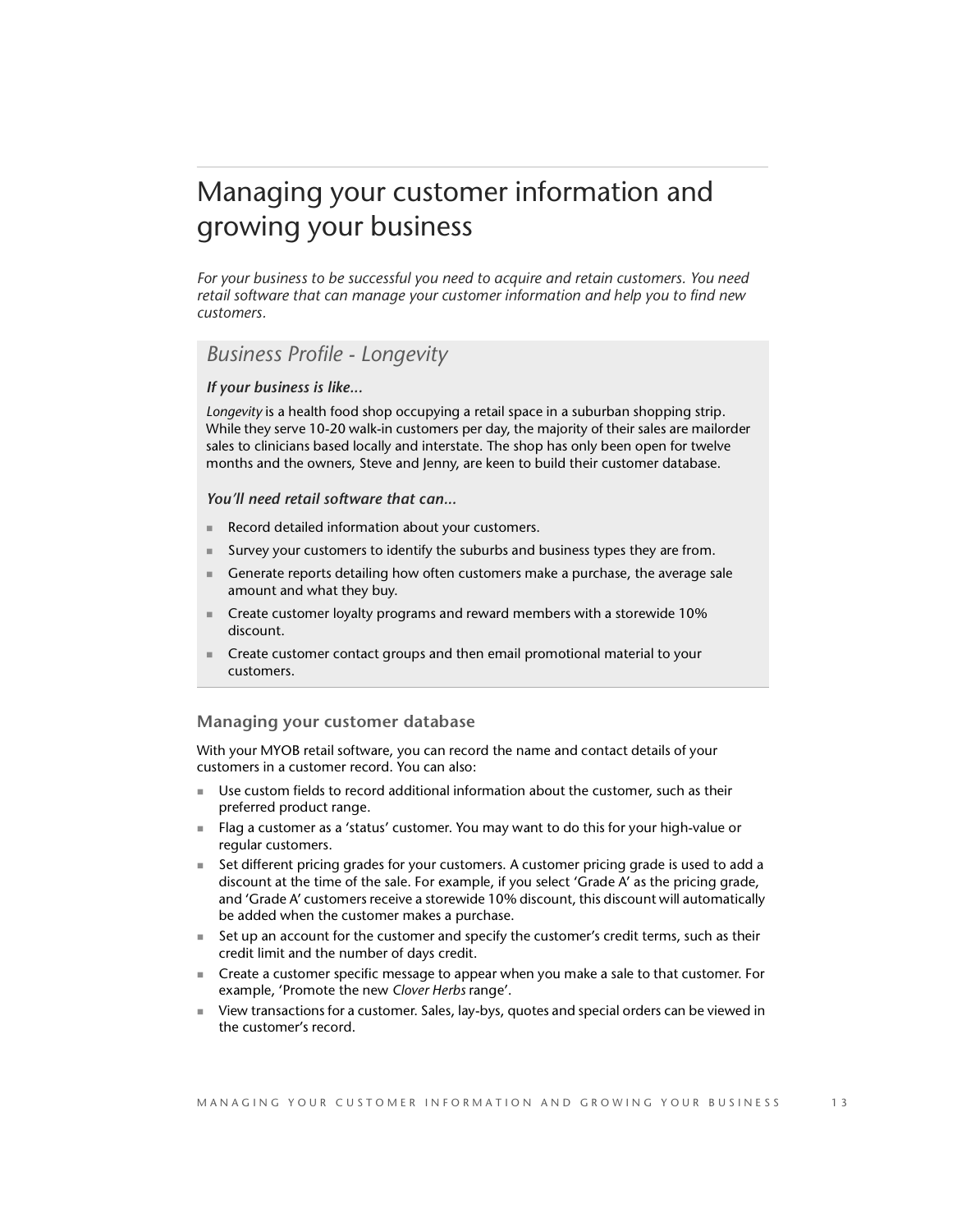**Customer reports** You can produce a variety of customer reports displaying your customer's sales history: how often they make a purchase, what they buy, what they spend and their value to your business in terms of gross profit. You can then use these reports to identify your high-value customers. You may want to target these customers with a special offer. You can also use these reports to identify high-value customers who haven't made a purchase for a while. You can then send them a *'We haven't seen you for a while...'* letter or email.

#### **Using your retail software for marketing**

Your retail software provides you with a number of options for marketing:

**Customer loyalty programs** You can offer your most frequent customers membership to your customer loyalty program. If this program includes a discount on items in your store, you can select a specific pricing grade in the customer's record. If you want to issue a membership card, you can print a customer bar code label and attach it to the card.

**Surveying customers** You can use the survey field in the sales entry window to survey your customers. For example, you may want to determine the type of business your customers are from (naturopath, osteopath, chiropractor etc.). You can then print a survey report detailing: the responses, how many respondents provided that response, the sale amount and the gross profit amount.

You can also use the survey field to record the postcode of your walk-in customers. When you generate the survey report and identify the suburbs where your customers are from, you can arrange a mail drop of your catalogue to these areas. If you are looking to open another store, you can also use this information to identify the best location.

**Getting in touch with your customers** You can create customer contact groups and then use these groups to email newsletters, special offers, catalogues or other promotional material to your customers. For example, you may want to create a customer contact group called 'VIP Customers' and only include customers who have exceeded a minimum sale amount or a minimum number of sales. You can then target these customers with a special VIP offer. You can also create a general customer contact group, that includes all of your customers, and use this group to keep your customers up-to-date with sales, discounts and new store openings. Note that if you want to mail an invitation to your customers, you can also use your customer contact groups to print mailing labels.

**NOTE :** Some features described are only available in MYOB RetailManager software. These include, creating customer contact groups, printing customer bar code labels and emailing customer contact groups.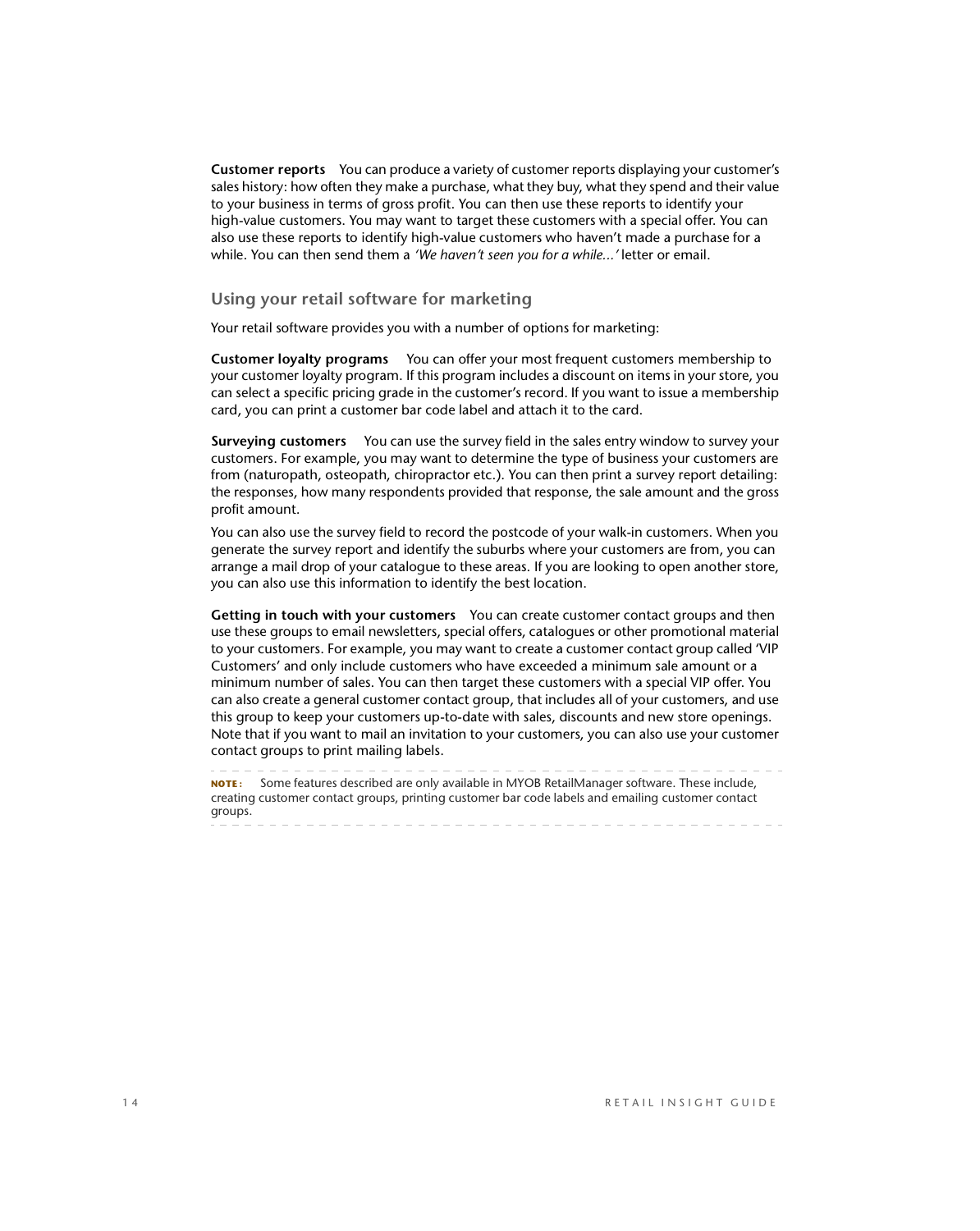### Networking your shops

*If you operate a business that has multiple outlets or shops, you'll want to network each of your computers so that you can send information to your shops and receive from your shops stock and sales summary reports.*

### *Business Profile - Shirts & Suits*

#### *If your business is like...*

*Shirt & Suits* is a chain of 11 men's clothing stores located in metropolitan and regional centres. The store has a centralised pricing policy and their head office, located in their main retail outlet, orders stock in bulk and then distributes it to individual shops. The business is profitable and the owners are keen to open another three stores over the next 12 months.

#### *You'll need retail software that can...*

- Network your main office computer with each of your shop computers.
- Add extra shop computers to your network as required.
- Share a central retail database across all your shops.
- Send pricing, stock and email updates to each shop.
- Receive from your shops, price lists, stock information and sales summary reports.
- View stock held at other shops.
- Produce consolidated retail reports across all of your shops.

#### **Using your retail software on a network**

If you have multiple stores and you use MYOB RetailManager, you can connect each of your shop computers to your head office computer using MYOB RetailEnterprise. Your head office computer can be a back office computer or a computer located in your main retail outlet.

You can:

- Share a central retail database with each of your shops. This also allows you to apply some options, such as GST options and sales messages, globally to all of your shops.
- Send to your shops, product updates, pricing updates and email messages.
- Receive from your shops, daily sales summaries, product lists and stock information, such as what needs ordering.
- View stock held at other shops. For each stock item, you can view the stores that have the item in stock, the quantity and the average number of sales for that item. Any shop on your network can view the stock and stock quantities held at other shops.
- **Produce consolidated retail reports, such as what's selling and what's in stock reports.**

You can collect stock and sales summary reports from each of your stores on a daily basis or at regular intervals throughout the day.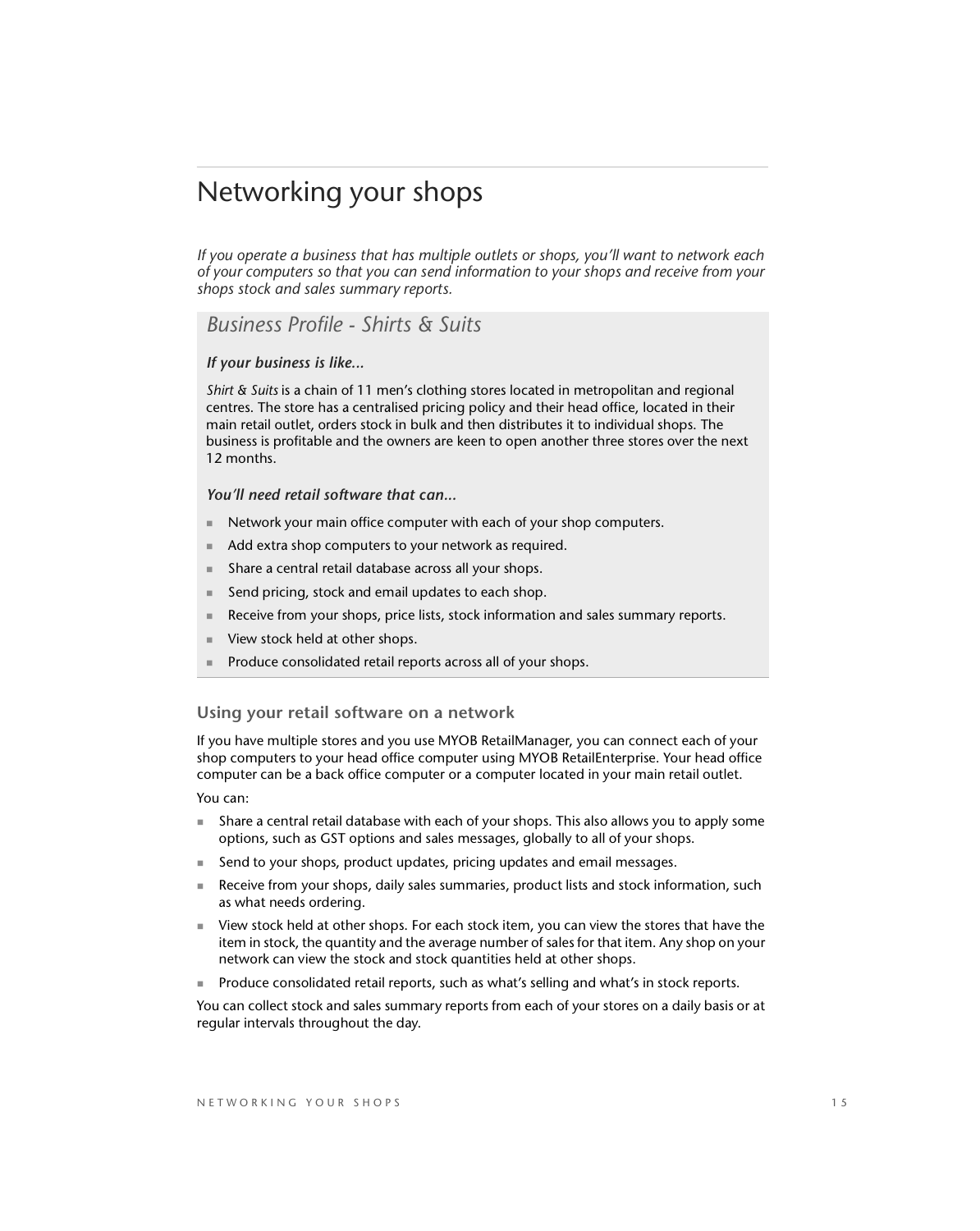## Training and support

MYOB offer a comprehensive range of training and support options, starting from assistance with business analysis (and choosing the right retail and business management solution for your business), through to assistance with setting up, maintenance and trouble-shooting your software. MYOB also support you with a variety of training solutions and resources that help you to run your business and keep you up-to-date with changes in the retail industry.

#### **Consultancy**

MYOB RetailManager Professionals are independent consultants with an in-depth knowledge of the retail industry and MYOB's point-of-sale software. RetailManager Professionals can assist you to analyse the needs of your business and decide on your MYOB retail and business management solution. When you have made your purchase, they can also provide on-site assistance with installing, setting up and maintaining your software and hardware items, such as docket printers and pole displays. If required, RetailManager Professionals can assist you to link your retail software with your MYOB business management software. For more information about MYOB RetailManager Professionals, go to [myob.com.au/support](http://www.myob.com.au/support) and in the **Quick Link** section, click **On-site** support.

#### **Printed documentation**

When you purchase MYOB retail or business management software, you receive a *Getting Started* guide detailing how to install the software and a *User Guide* that provides step-by-step instructions for completing relevant business tasks. Any new releases or updates for your software are sent to you with *Release Notes* detailing new features and how to install the new version of the software.

#### **Tutorials, videos and built-in aids**

When you have installed your software, there are many learning and support tools that can be accessed from within the software. For more information, see ['Installing and learning how to](#page-2-0)  [use your software' on page 2](#page-2-0).

#### **Training courses, webinars and self-paced learning manuals**

There are a variety of training courses that show you how to use your MYOB software. Training courses cater for all skill levels from beginners to advanced users. Training is provided by MYOB professional trainers and courses focus on using your MYOB software to improve the way you run your retail business. If required, you can also arrange on-site training through MYOB's network of Approved Training Providers.

Class-room based seminars are provided throughout the year on a variety of topics. If you don't want to attend a seminar, you can participate in a Webinar. Webinars are web-based seminars where you can give, receive and discuss information online. Webinar topics include, completing end of financial year procedures, troubleshooting superannuation calculations and exporting your financial information.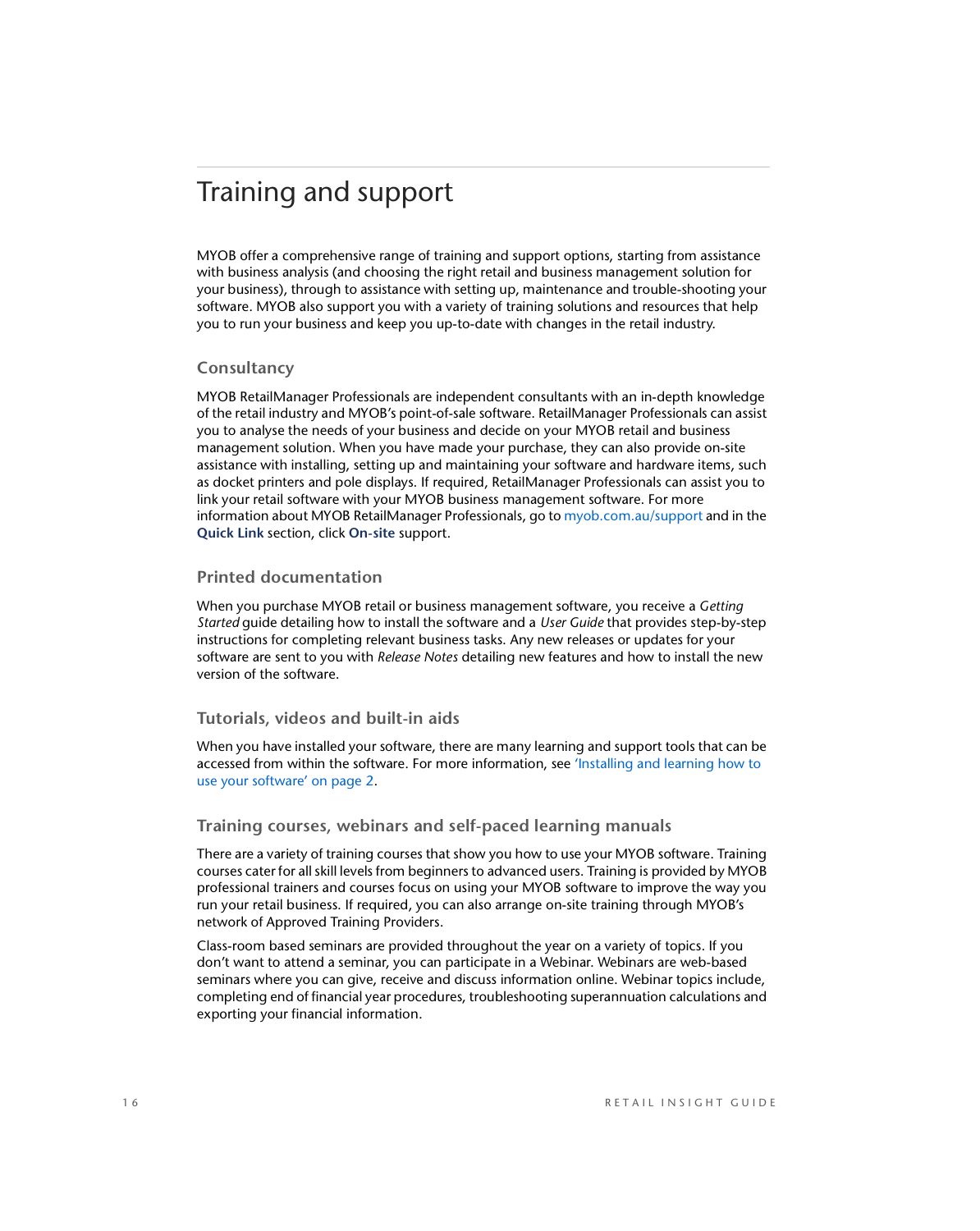Self-paced learning manuals are interactive, task-based manuals that can be studied and completed in your own time. Topics include bookkeeping for beginners, analysing the health of your business and improving business performance.

For more information about MYOB training, go to [myob.com.au](http://www.myob.com.au) and click the **Training + Events** tab.

#### **Technical support**

The MYOB technical support team can provide assistance with all aspects of setting up, using and trouble-shooting your MYOB retail and business management software. You can pay for technical support on a pay-per-call basis or you can subscribe to an MYOB support plan. When you subscribe to a support plan, you receive additional benefits, such as priority telephone, fax and email support (seven days a week), access to all upgrades and updates, subscription to a monthly retail e-newsletter and other discounts and special offers. There are support plans to cover you for both your retail and business management software. For more information about MYOB support plans, go to [myob.com.au/support](http://www.myob.com.au/support) and in the **For Businesses** section, click **Find out more about our Support Plans**.

#### **Support notes**

Support notes provide technical information to assist you to use your MYOB software or to complete business related tasks. You can view support notes on topics, such as preparing for a stocktake, handling bad debts and completing your BAS. Support notes are published on the MYOB website. For more information, go to [myob.com.au/supportnotes](http://www.myob.com.au/supportnotes)

#### **Newsletters**

When you subscribe to an MYOB retail support plan, you receive a monthly retail e-newsletter containing technical tips, special offers and industry specific articles. Articles include, improving customer service, dealing with stock shrinkage, assessing the health of your business and understanding key financial issues relating to the retail industry.

#### **Website**

The MYOB website contains information about all of MYOB's products and services, support plans and training options. There are also useful links to resources and retail industry specific information.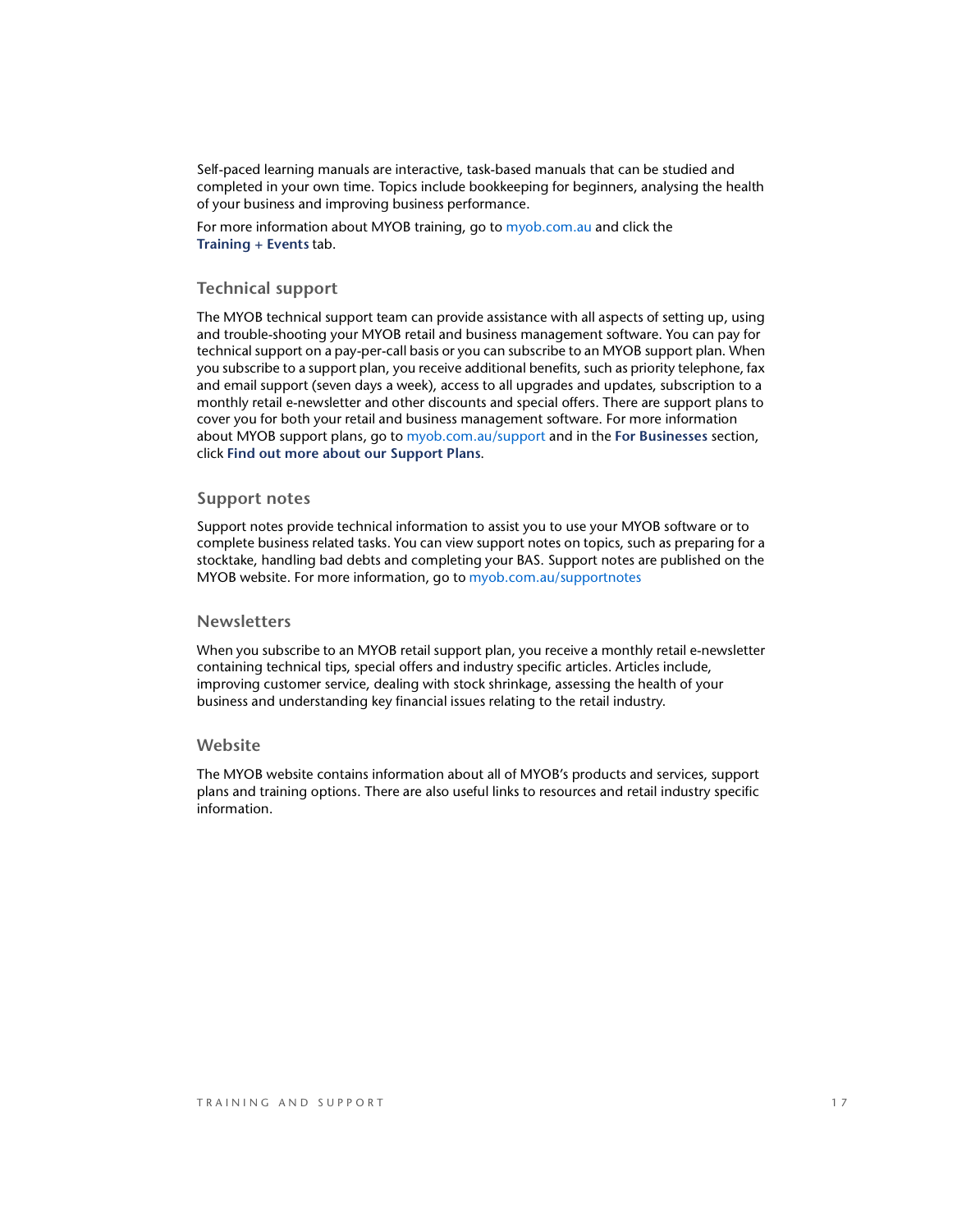# MYOB retail and business management software products

#### **MYOB retail software**

**RetailBasics** RetailBasics turns a standard PC into an effective point-of-sale solution. RetailBasics connects to most POS hardware, including bar code scanners, cash drawers and docket printers. With RetailBasics, you can create stock lists, add pictures to stock items and print stock bar code labels. You can create lay-bys, provide refunds and process sales quickly by scanning or typing the bar code directly into the sales window. You can use a variety of payment types and add credit card surcharges if required.

You can view a variety of reports including, stock lists, price lists, tax collected and what's selling reports. You can transfer your financial information from RetailBasics to your MYOB business management software. RetailBasics is for businesses that don't require comprehensive inventory management.

**RetailReady** If you are just starting a retail business, the RetailReady package includes RetailBasics software, together with all the hardware items you need to get started, including a USB docket printer, a USB bar code scanner and an electronic cash drawer. RetailBasics software requires a standard PC and the software includes set up wizards to help you to connect your hardware items.

**RetailManager** With RetailManager you can process a variety of transactions, including sales, lay-bys, accounts, sales orders, purchase orders and quotes. You can manage staff, supplier and customer information. You can create customer contact groups and email catalogues and promotional material to your customers. You can also email transaction documents to your customers and suppliers. RetailManager includes comprehensive stock management functions that allow you to classify stock items in a variety of ways, manage supplier information, create purchase orders and process returned goods. You can set promotional pricing and apply bulk price updates to all your stock. You can also link RetailManager to your business management software.

**RetailEnterprise** If you have multiple shops and you use MYOB RetailManager software, you can connect each of your shops to your main office computer using MYOB RetailEnterprise. (Your main office computer can be a back office computer or a computer located in your main retail outlet.) With MYOB RetailEnterprise, you can send and receive information between your main office and each of your shops. You can share a central retail database, distribute product and pricing updates and view stock held at other shops. You can also receive from your shops, stock information and daily sales summaries. You can use this information to produce consolidated retail reports.

#### **MYOB business management and payroll software**

**BusinessBasics** MYOB BusinessBasics is ideal for small retailers. With MYOB BusinessBasics you can reconcile bank accounts, track GST paid and collected, and use the BASlink feature to help you prepare your BAS. You can email quotes, invoices and reports. You can also use M-Powered Invoices (for more information, see ['Using M-Powered Services' on page 9](#page-9-0)).